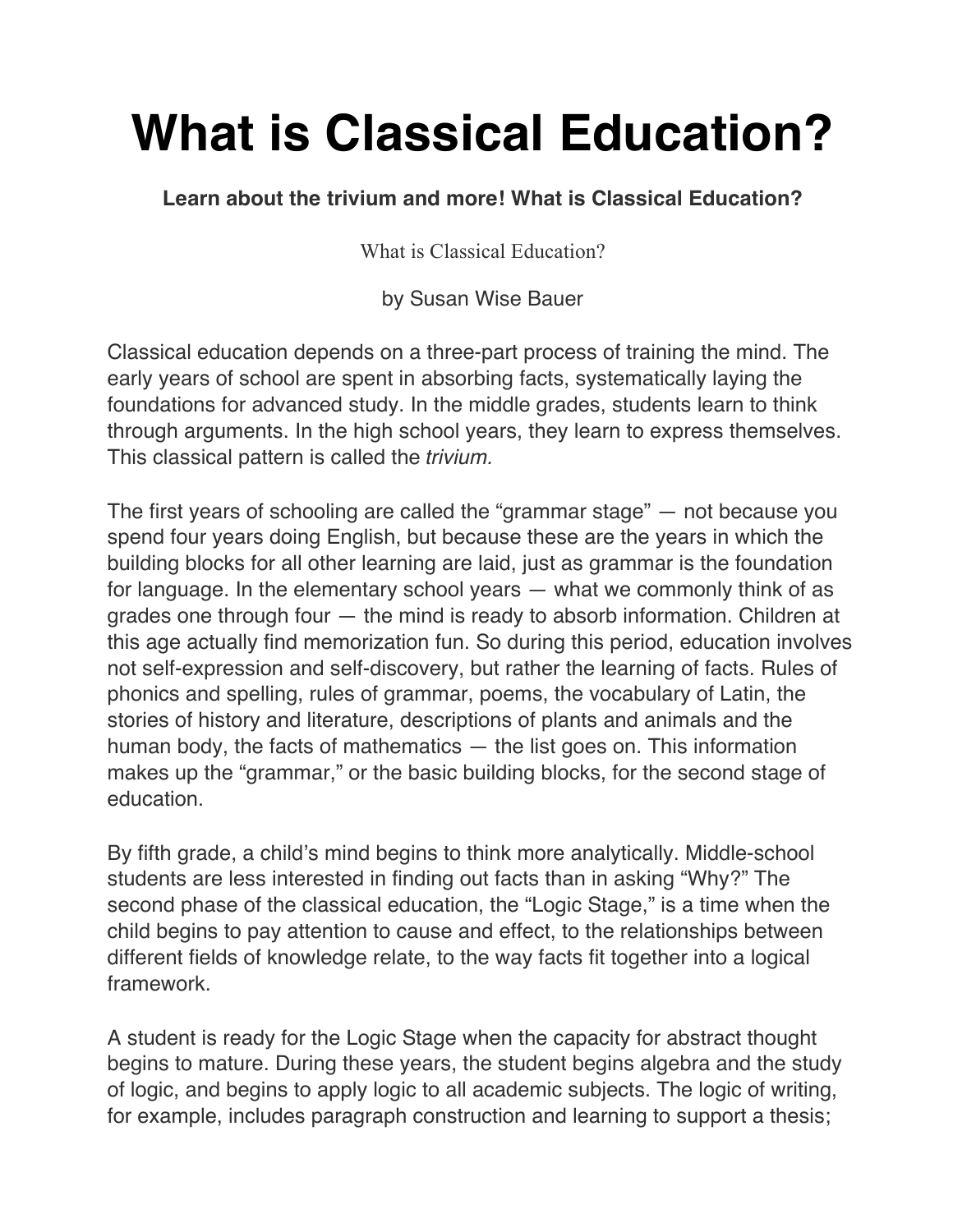the logic of reading involves the criticism and analysis of texts, not simple absorption of information; the logic of history demands that the student find out why the War of 1812 was fought, rather than simply reading its story; the logic of science requires that the child learn the scientific method.

The final phase of a classical education, the "Rhetoric Stage," builds on the first two. At this point, the high school student learns to write and speak with force and originality. The student of rhetoric applies the rules of logic learned in middle school to the foundational information learned in the early grades and expresses his conclusions in clear, forceful, elegant language. Students also begin to specialize in whatever branch of knowledge attracts them.

A classical education is more than simply a pattern of learning, though. Classical education is language-focused; learning is accomplished through words, written and spoken, rather than through images (pictures, videos, and television).

Why is this important? Language-learning and image-learning require very different habits of thought. Language requires the mind to work harder; in reading, the brain is forced to translate a symbol (words on the page) into a concept. Images, such as those on videos and television, allow the mind to be passive. In front of a video screen, the brain can "sit back" and relax; faced with the written page, the mind is required to roll its sleeves up and get back to work.

A classical education, then, has two important aspects. It is language-focused. And it follows a specific three-part pattern: the mind must be first supplied with facts and images, then given the logical tools for organization of facts, and finally equipped to express conclusions.

But that isn't all. To the classical mind, all knowledge is interrelated. Astronomy (for example) isn't studied in isolation; it's learned along with the history of scientific discovery, which to intracies of medieval history. The reading of the Odyssey leads the student into the consideration of Greek history and the nature of heroism.

This is easier said than done. The world is full of knowledge, and finding the links between fields of study can be a mind-twisting task. A classical education meets this challenge by taking history as its organizing outline — beginning with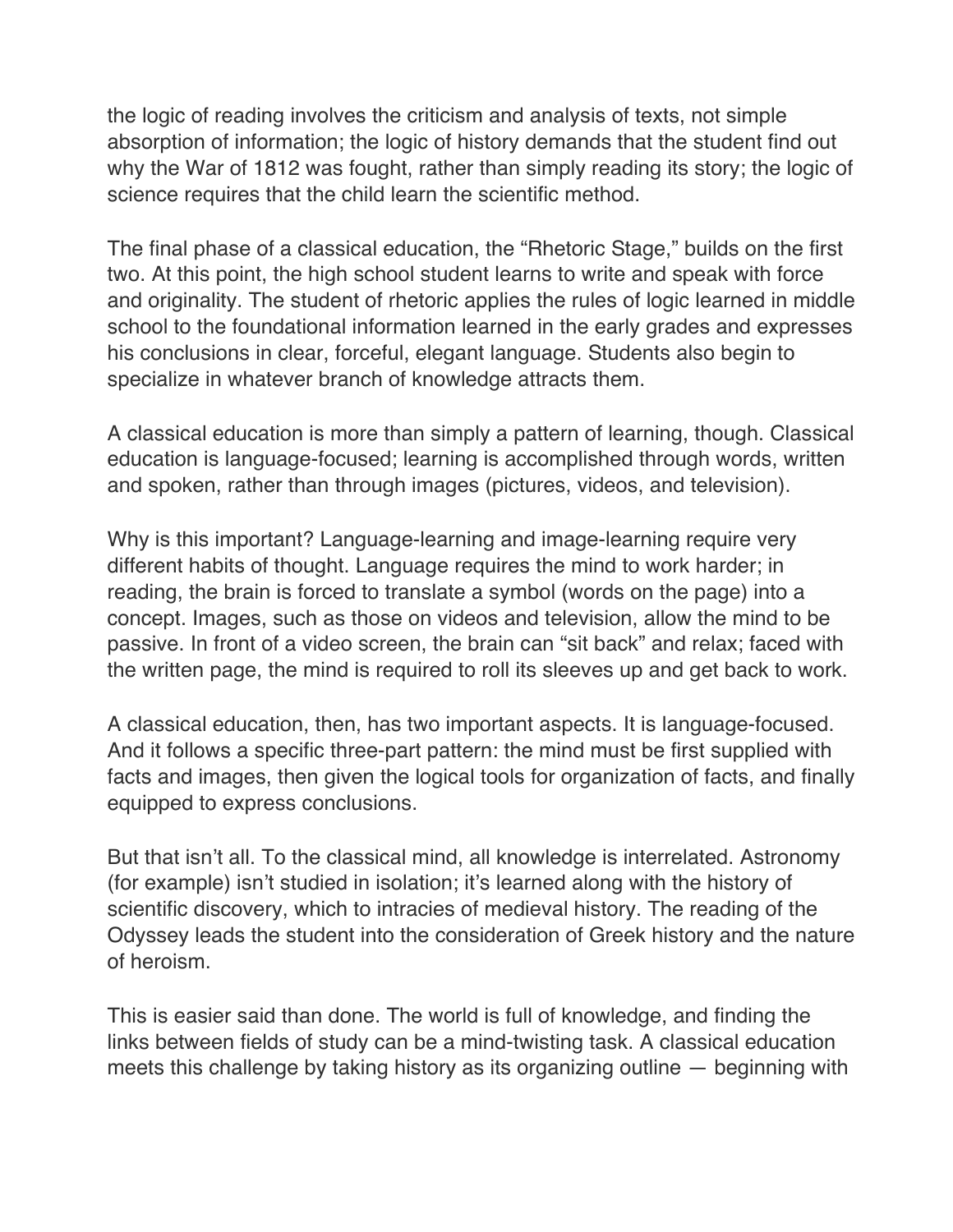the ancients and progressing forward to the moderns in history, science, literature, art and music.

We suggest that the twelve years of education consist of three repetitions of the same four-year pattern: Ancients, Middle Ages, Renaissance and Reformation, and Modern Times. The child studies these four time periods at varying levels simple for grades 1-4, more difficult in grades 5-8 (when the student begins to read original sources), and taking an even more complex approach in grades 9- 12, when the student works through these time periods using original sources (from Homer to Hitler) and also has the opportunity to pursue a particular interest (music, dance, technology, medicine, biology, creative writing) in depth.

The other subject areas of the curriculum are linked to history studies. The student who is working on ancient history will read Greek and Roman mythology, the tales of the Iliad and Odyssey, early medieval writings, and (for the older student) the classical texts of Plato, Herodutus, Virgil, Aristotle. She'll read Beowulf, Dante, Chaucer, Shakespeare the following year, when she's studying medieval and early Renaissance history. When the eighteenth and nineteenth centuries are studied, she starts with Swift (Gulliver's Travels) and ends with Dickens; finally, she reads modern literature as she is studying modern history.

The sciences are studied in a four-year pattern that roughly corresponds to the periods of scientific discovery: biology, classification and the human body (subjects known to the ancients); earth science and astronomy (which flowered during the early Renaissance); chemistry (which came into its own during the early modern period); and then physics and computer science (very modern subjects).

This pattern lends coherence to the study of history, science, and literature subjects that are too often fragmented and confusing. The pattern widens and deepens as the student progresses in maturity and learning. For example, a first grader listens to you read the story of the Iliad from one of the picture book versions available at any public library. Four years later, the fifth grader reads one of the popular middle-grade adaptations — Olivia Coolidge's The Trojan War, or Roger Lancelyn Greene's Tales of Troy. Four more years go by, and the ninth grader — faced with the Iliad itself — plunges right in, undaunted.